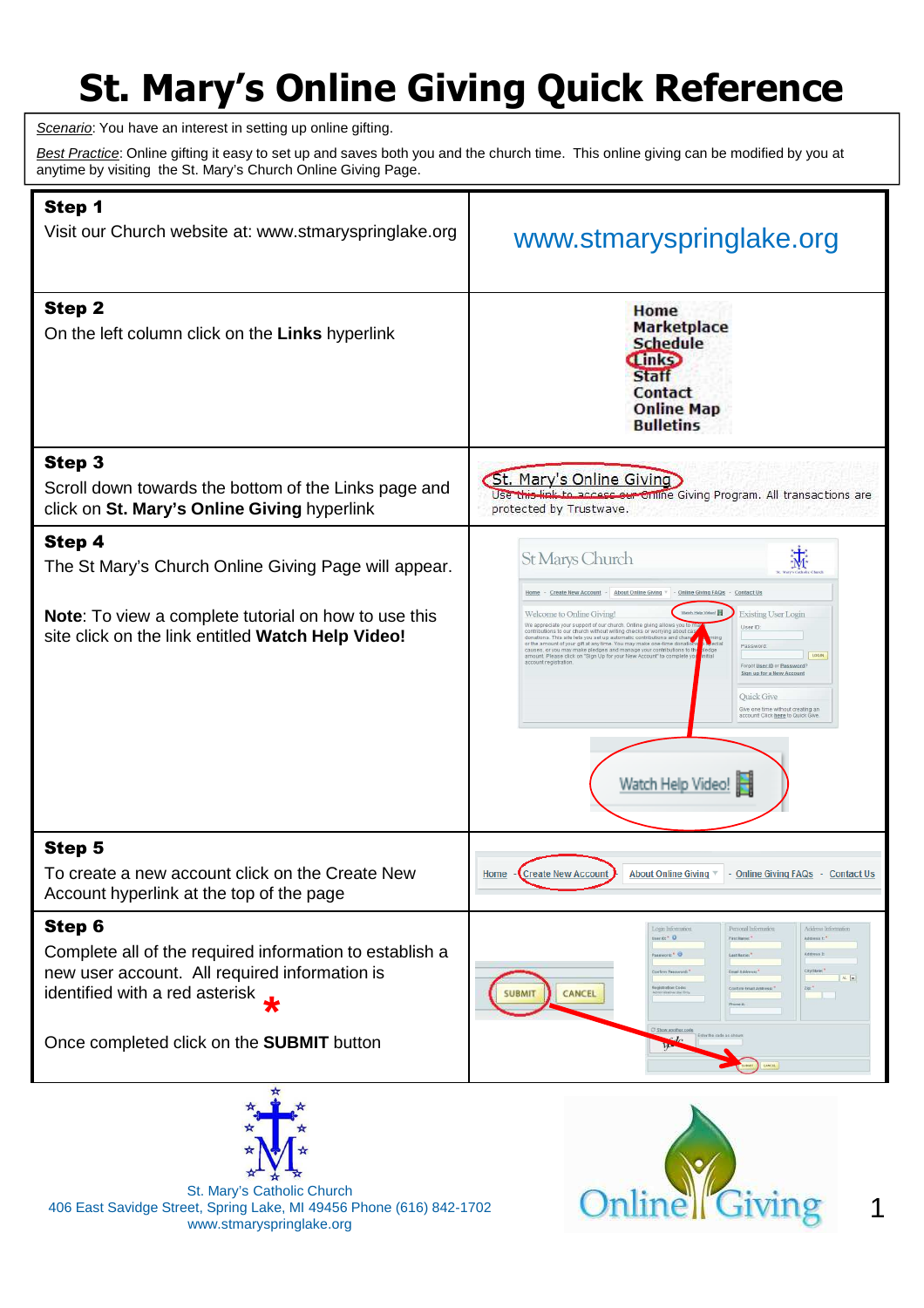



St. Mary's Catholic Church 406 East Savidge Street, Spring Lake, MI 49456 Phone (616) 842-1702 www.stmaryspringlake.org



 $\mathcal{P}$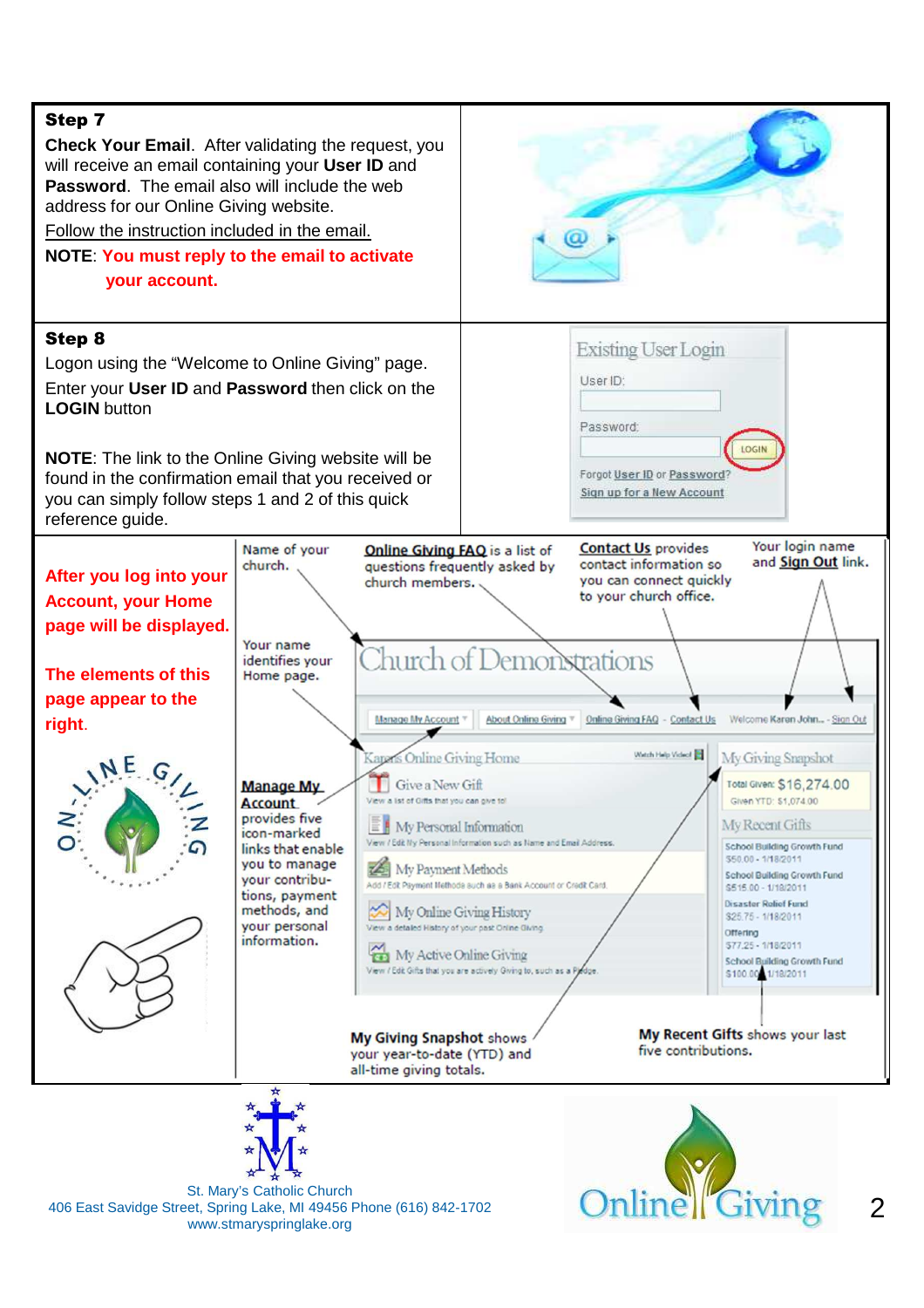| <b>Step 9</b><br>To Specify your payment method click on the My<br><b>Payment Methods link</b>                                                                                                                                                                                                                                                                   | My Payment Methods<br>Add / Edit Payment Methods such as a Bank Account or Credit Card.                                                                                                                                                                                                                                                                                                                                                                                                                   |
|------------------------------------------------------------------------------------------------------------------------------------------------------------------------------------------------------------------------------------------------------------------------------------------------------------------------------------------------------------------|-----------------------------------------------------------------------------------------------------------------------------------------------------------------------------------------------------------------------------------------------------------------------------------------------------------------------------------------------------------------------------------------------------------------------------------------------------------------------------------------------------------|
| Step 10<br>The Manage My Payments Methods window will be<br>displayed. On the right side choose either option.<br><b>Add New Credit Card or</b><br><b>Add New Band Account</b>                                                                                                                                                                                   | Watch Help Video!<br>Manage My Payment Methods<br><b>Add New Metho</b><br>Add New Credit Card<br>My Credit Cards My Bank Accounts<br>Add New Bank Accour<br>You do not have any Credit Cards on file. Click here to add one<br>thods are not visible or accessible to<br>he church administrator<br>Add New Method<br>My Online Giving<br>T Give a New Gift<br><b>Add New Credit Card</b><br>My Online Giving History<br>My Active Online Giving<br><b>Add New Bank Account</b><br><b>Payment Acronym</b> |
| Step 11<br>Complete all of the required information and click on the<br><b>SUBMIT button</b> SUBMIT<br>CANCEL                                                                                                                                                                                                                                                    | <b>Add New Bank Account</b>                                                                                                                                                                                                                                                                                                                                                                                                                                                                               |
| Add New Credit Card<br>Accepted Cards: VISA<br><b>Card Alias:</b><br>Card Number:<br>$\checkmark$<br>$2013 \times$ $^{\star}$<br><b>Expiration Date:</b><br>1 - January<br>Billing Address: Click here to enter an Alternate Address<br><b>SUBMIT</b><br>CANCEL<br>Step 12<br>To give a gift (Recurring or One-Time) click on the<br><b>Give a New Gift link</b> | <b>Bank Alias:</b><br>古<br>$\checkmark$<br><b>Account Type:</b><br>Checking<br>Account #:<br>Confirm Account #:<br>Routing # (9 digits):<br>Confirm Routing #:<br><b>SUBMIT</b><br><b>CANCEL</b><br>Give a New Gift<br>View a list of Gifts that you can give to!                                                                                                                                                                                                                                         |
| Step 13<br>A list of gifts window displays. For Sunday Offering,<br>click on dropdown box to select either; Recurring or<br><b>One Time</b>                                                                                                                                                                                                                      | Watch Help Video!<br>Select one or More Gifts Below<br>Sunday Offering<br>{Select Gift Type}<br>Recurring<br>Christian Service<br>0<br>One Time                                                                                                                                                                                                                                                                                                                                                           |
| Step 14<br>If you select Recurring the following will be displayed                                                                                                                                                                                                                                                                                               |                                                                                                                                                                                                                                                                                                                                                                                                                                                                                                           |
| Sunday Offering<br>I would like to make a Recurring payment of $\$\$<br>Please charge my   {Select Account} v   account. □ Remain Anonymous                                                                                                                                                                                                                      | Recurring<br>×<br><b>CANCEL GIFT</b><br>starting on<br>Biweekly v                                                                                                                                                                                                                                                                                                                                                                                                                                         |